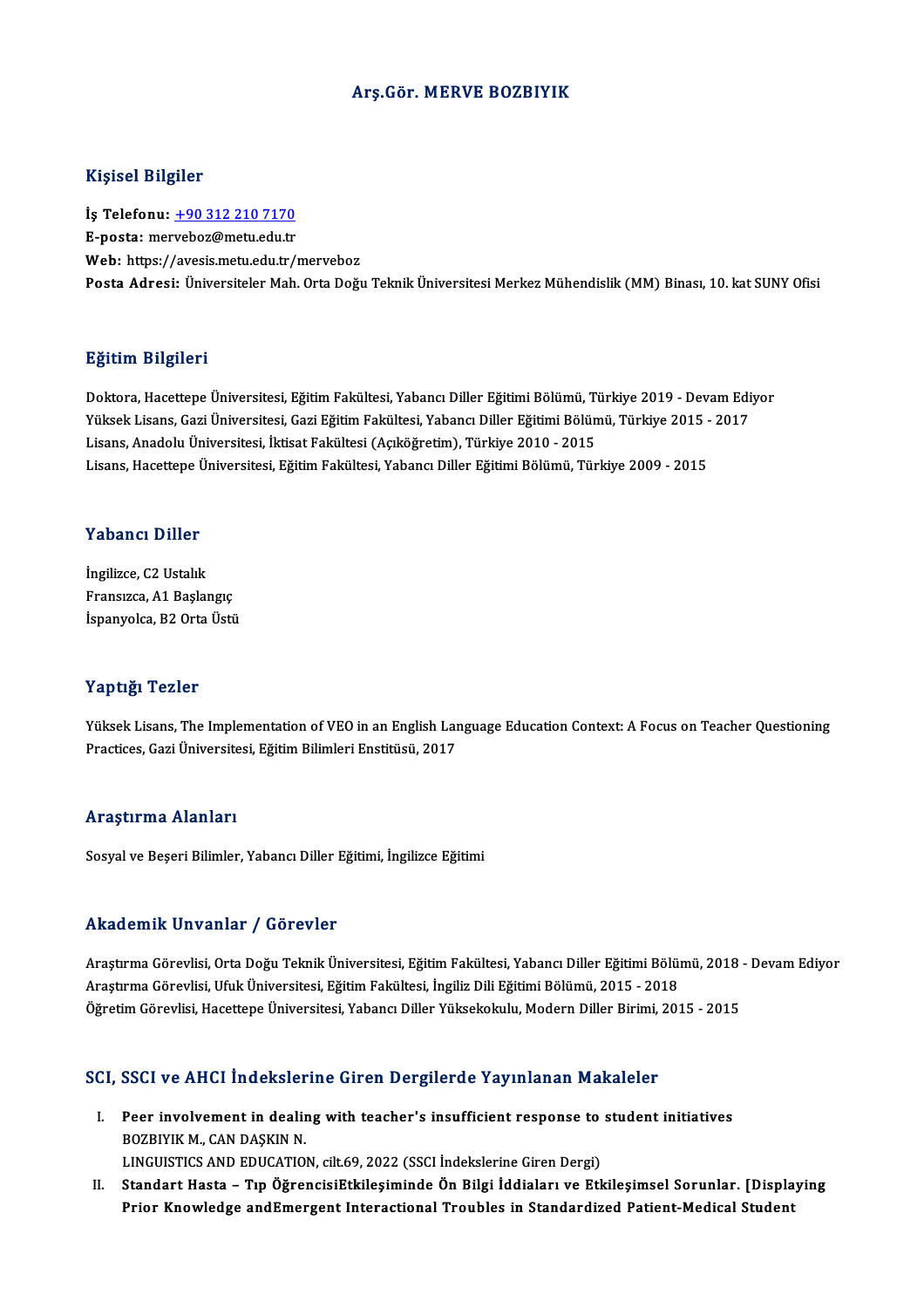Interaction]. SERT O., BOZBIYIK M., ELÇİN M., TURAN S. MersinÜniversitesiDilveEdebiyatDergisi, cilt.12, ss.45-72,2015 (SCI İndekslerineGirenDergi)

### Diğer Dergilerde Yayınlanan Makaleler

Iger Dergilerde Yayınlanan Makaleler<br>I. A Situation and Needs Analysis on Classroom Interactional Competence in German Language<br>Teaching A Situatio<br>Teaching<br>That D C A Situation and Needs Analysi:<br>Teaching<br>ÜNAL D. Ç. , BOZBIYIK M., ACAR Y.<br>HACETTEDE UNIVERSITESI ECITIN

Teaching<br>ÜNAL D. Ç. , BOZBIYIK M., ACAR Y.<br>HACETTEPE UNIVERSITESI EGITIM FAKULTESI DERGISI-HACETTEPE UNIVERSITY JOURNAL OF EDUCATION,<br>S<sup>ijt 24</sup>. S2.1, S2.1, 26.2019 (ESCI Indekslering Ciror Dergi) ÜNAL D. Ç. , BOZBIYIK M., ACAR Y.<br>HACETTEPE UNIVERSITESI EGITIM FAKULTESI DERGISI-H<br>cilt.34, sa.1, ss.1-26, 2019 (ESCI İndekslerine Giren Dergi)

## cilt.34, sa.1, ss.1-26, 2019 (ESCI İndekslerine Giren Dergi)<br>Hakemli Kongre / Sempozyum Bildiri Kitaplarında Yer Alan Yayınlar

akemli Kongre / Sempozyum Bildiri Kitaplarında Yer Alan Yayınlar<br>I. The Participatory Role of Cooperating Teachers during Practicum Teaching in Pre- school L2<br>Classnooms The Particip<br>Classrooms<br>Boshuul: M. E The Participatory Rol<br>Classrooms<br>Bozbıyık M., Balaman U.<br>ICOB L2 Vesteres İsveç Classrooms<br>Bozbıyık M., Balaman U.<br>ICOP-L2, Vasteras, İsveç, 29 - 31 Mayıs 2019<br>Teshnelegy enhansed language tesehine

Bozbıyık M., Balaman U.<br>ICOP-L2, Vasteras, İsveç, 29 - 31 Mayıs 2019<br>II. Technology enhanced language teaching development: A focus on questioning practices.<br>Bozbıyık M. ICOP-L2, Va<br>Technolog<br>Bozbıyık M.<br>Soutbern D.

Southern Denmark Teacher Training Program Course Talks, Vejle, Danimarka, 25 Mayıs 2019

Bozbıyık M.<br>Southern Denmark Teacher Training Program Course Talks, Vejle, Danimarka, 25 Mayıs 2019<br>III. A Closer Look at "değil mi?" and its variants ("de mi?" and "di mi?") as Turkish Tag Questions in<br>Spoken Turkish Southern Denmark Teache<br>A Closer Look at "değil<br>Spoken Turkish Corpus<br><sup>Bogbuuk M</sup> A Closer L<br>Spoken Tu<br>Bozbıyık M.<br>Ulusel Dil Pi Spoken Turkish Corpus<br>Bozbıyık M.<br>Ulusal Dil Bilim Kurultayı, Mersin, Türkiye, 9 - 10 Mayıs 2019<br>A Conversation Apolytic Investigation of Agent Prestig

Bozbiyik M.<br>Ulusal Dil Bilim Kurultayı, Mersin, Türkiye, 9 - 10 Mayıs 2019<br>IV. A Conversation Analytic Investigation of Agent Practices in Call Center Interaction Ulusal Dil Bilim Kurultayı, Mersin, Ti<br><mark>A Conversation Analytic Investi</mark><br>Işık Güler H., Bozbıyık M., Efeoğlu E.<br>Illusal Dil Bilim Kumıltayı Marsin, Ti A Conversation Analytic Investigation of Agent Practic<br>Işık Güler H., Bozbıyık M., Efeoğlu E.<br>Ulusal Dil Bilim Kurultayı, Mersin, Türkiye, 9 - 10 Mayıs 2019<br>Video enhaneed ehservation and language teosher del

Işık Güler H., Bozbıyık M., Efeoğlu E.<br>Ulusal Dil Bilim Kurultayı, Mersin, Türkiye, 9 - 10 Mayıs 2019<br>V. Video enhanced observation and language teacher development: A focus on teacher questioning<br>nnastices. Ulusal Dil I<br>Video enl<br>practices<br><sup>Porbunk M</sub></sup> Video enha<br>practices<br>Bozbıyık M.<br>the internat practices<br>Bozbıyık M.<br>the international conference Exploring Language Education (ELE2018), Stockholm, İsveç, 18 - 20 Haziran 2018<br>A Gase Study en the Implementation of VEO in en English Language Education Centeut: A Fecus

- Bozbıyık M.<br>the international conference Exploring Language Education (ELE2018), Stockholm, İsveç, 18 20 Haziran 2018<br>VI. A Case Study on the Implementation of VEO in an English Language Education Context: A Focus on the interna<br>A Case Stu<br>L1 Usage.<br><sup>Rozbuuk M</sub></sup> VI. A Case Study on the Implementation of VEO in an English Language Education Context: A Focus on L1 Usage.<br>Bozbıyık M. L1 Usage.<br>Bozbıyık M.<br>8th EMCA DoctoralNetwork Meeting: Multimodality, Newcastle-Upon-Tyne, Birleşik Krallık, 7 - 08 Eylül 2017<br>Medisal Interastion
	-

8th EMCA DoctoralNe<br>Medical Interaction<br>Turan S., Bozbıyık M.<br>Human Bossarsh Con

### VII. Medical Interaction<br>Turan S., Bozbiyik M.

Human Research Center. Conversation Analysis Research Day, Ankara, Türkiye, 01 Mart 2017

### VIII. A Technology Enhanced and Reflective Teacher Education Programme: Implications for Teaching L2 Human Research Center. Conv<br>A Technology Enhanced an<br>Interactional Competence<br>Sert O. Begbuuk M A Technology Enl<br>Interactional Con<br>Sert O., Bozbıyık M.<br>nteractional Compo

Sert O., Bozbiyik M.<br>nteractional Competences and Practices in a Second Language (ICOPL2), Neuchatel, İsviçre, 18 - 21 Ocak 2017 nteractional<br>Discourse<br>Bozbıyık M.<br>CLOBELT 24

### Sert O., Bozbiyik M.<br>nteractional Competences and Practices in a Second Languag<br>IX. Discourse Markers in Task-Based University Lecture<br>Rechysik M

Bozbiyik M.<br>GLOBELT 2016 Conference, Antalya, Türkiye, 14 - 17 Nisan 2016

Bozbıyık M.<br>GLOBELT 2016 Conference, Antalya, Türkiye, 14 - 17 Nisan 2016<br>X. Conversation Analysis Methodology in Simulated Patient-MedicalStudent Interaction<br>Rechysit M GLOBELT 2<br>Conversati<br>Bozbıyık M.<br>Medical Edu Conversation Analysis Methodology in Simulated Patient-MedicalStudent Interaction<br>Bozbıyık M.<br>Medical Education Conference, HacettepeUniversity Faculty of Medicine, Ankara, Türkiye, 15 Eylül 2015